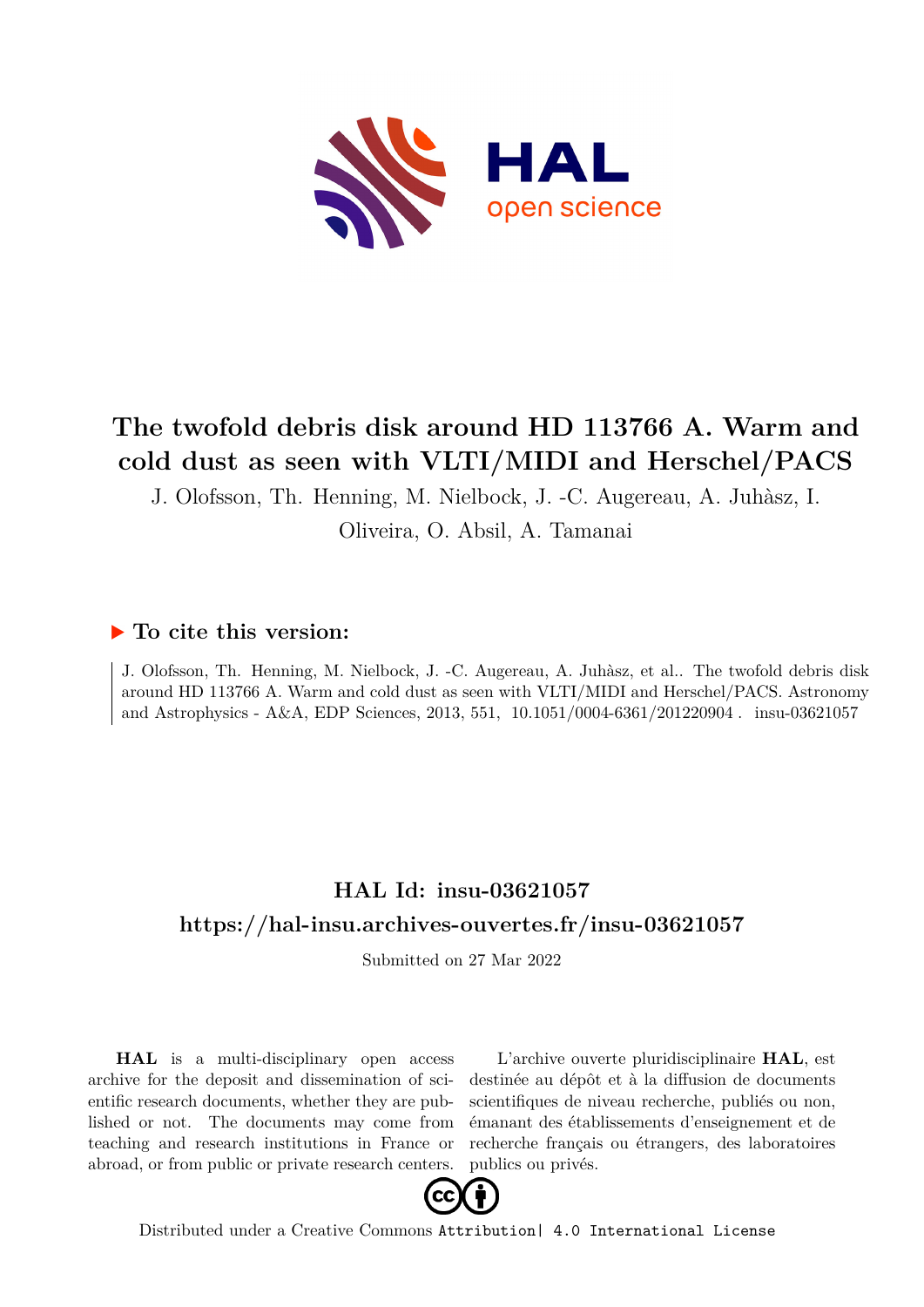A&A 551, A134 (2013) DOI: 10.1051/0004-6361/[201220904](http://dx.doi.org/10.1051/0004-6361/201220904) c ESO 2013



# **The twofold debris disk around HD 113766 A**?

# **Warm and cold dust as seen with VLTI/MIDI and Herschel/PACS**

J. Olofsson<sup>1</sup>, Th. Henning<sup>1</sup>, M. Nielbock<sup>1</sup>, J.-C. Augereau<sup>2</sup>, A. Juhàsz<sup>3</sup>, I. Oliveira<sup>4</sup>, O. Absil<sup>5</sup>, and A. Tamanai<sup>6</sup>

- <sup>1</sup> Max Planck Institut für Astronomie, Königstuhl 17, 69117 Heidelberg, Germany e-mail: olofsson@mpia.de
- <sup>2</sup> UJF-Grenoble 1/CNRS-INSU, Institut de Planétologie et d'Astrophysique de Grenoble (IPAG), UMR 5274, Grenoble, France

Leiden Observatory, Leiden University, PO Box 9513, 2300 RA Leiden, The Netherlands

- <sup>4</sup> Astronomy Department, University of Texas at Austin, 1 University Station C1400, Austin, TX 78712-0259, USA
- <sup>5</sup> Département d'Astrophysique, Géophysique et Océanographie, Université de Liège, 17 Allée du Six Août, 4000 Sart Tilman, Belgium
- <sup>6</sup> University Heidelberg, Kirchhoff-Institut für Physik, 69120 Heidelberg, Germany

Received 13 December 2012 / Accepted 22 January 2013

### **ABSTRACT**

Context. Warm debris disks are a sub-sample of the large population of debris disks, and display excess emission in the mid-infrared. Around solar-type stars, very few objects (∼2% of all debris disks) show emission features in mid-IR spectroscopic observations that are attributed to small, warm silicate dust grains. The origin of this warm dust could be explained either by a recent catastrophic collision between several bodies or by transport from an outer belt similar to the Kuiper belt in the solar system.

Aims. We present and analyze new far-IR *Herschel*/PACS photometric observations, supplemented by new and archival ground-based data in the mid-IR (VLTI/MIDI and VLT/VISIR), for one of these rare systems: the 10–16 Myr old debris disk around HD 113766 A. We improve an existing model to account for these new observations.

Methods. We implemented the contribution of an outer planetesimal belt in the DEBRA code, and successfully used it to model the spectral energy distribution (SED) as well as complementary observations, notably MIDI data. We better constrain the spatial distribution of the dust and its composition.

Results. We underline the limitations of SED modeling and the need for spatially resolved observations. We improve existing models and increase our understanding of the disk around HD 113766 A. We find that the system is best described by an inner disk located within the first AU, well constrained by the MIDI data, and an outer disk located between 9–13 AU. In the inner dust belt, our previous finding of Fe-rich crystalline olivine grains still holds. We do not observe time variability of the emission features over at least an eight-year time span in an environment subjected to strong radiation pressure.<br>Conclusions. The time stability of the emission features indicates that  $\mu$ m-sized dust grains are constantly replenished from the same

**Conclusions.** The time stability of the emission features indicates that  $\mu$ m-sized dust grains are constantly replenished from the same reservoir with a possible depletion of sub- $\mu$ m-sized grains. We suggest that the reservoir, with a possible depletion of sub-  $\mu$ m-sized grains. We suggest that the emission features may arise from multi-composition<br>aggregates. We discuss possible scenarios concerning the origin of the warm dust obse aggregates. We discuss possible scenarios concerning the origin of the warm dust observed around HD 113766 A. The compactness of the innermost regions as probed by the MIDI visibilities and the dust composition suggest that we are witnessing the results of (at least) one collision between partially differentiated bodies, in an environment possibly rendered unstable by terrestrial planetary formation.

**Key words.** stars: individual: HD 113766 A – zodiacal dust – circumstellar matter – infrared: stars – techniques: spectroscopic – techniques: high angular resolution

# **1. Introduction**

Debris disks are byproducts of the planet formation process once the massive, gas-rich circumstellar disk has dissipated. After the gas disks are lost, planetary systems including asteroids and comets may remain and evolve through gravitational interactions. The presence of dust, which originates from the collisions or evaporation of these bodies, translates into a mid- to farinfrared (IR) excess, as demonstrated for the first time for Vega (Aumann et al. 1984) using the Infrared Astronomical Satellite. Departure from photospheric emission at these wavelengths is the consequence of thermal emission arising from dust grains heated by the stellar radiation. Several hundred stars are now known to harbor such excess emission (e.g., Chen et al. 2006). Our understanding of their nature has progressed during the past decades, both observationally and theoretically (see Wyatt 2008 and Krivov 2010 for recent reviews). In most cases, these systems compare very well with the Kuiper belt observed in our solar system (e.g., Carpenter et al. 2009; Liseau et al. 2010; Löhne et al. 2012), where excess emission is detected in the far-IR. Several studies made use of high angular resolution instruments to detect hot exozodiacal dust around well-known debris disks (e.g., Fomalhaut and Vega, see Absil et al. 2009; Defrère et al. 2011, respectively). In such cases, the near-IR excess is relatively small (∼1%) and departure from photospheric emission only becomes significant at mid- or far-IR wavelengths. A small sample of the debris disk population is referred to as "warm debris disks" (e.g., Moór et al. 2009), where emission in excess

<sup>?</sup> Based on *Herschel* observations, OBSIDs: 1342227026, 1342227027, 1342237934, and 1342237935. *Herschel* is an ESA space observatory with science instruments provided by European-led Principal Investigator consortia and with important participation from NASA. Based on VISIR observations collected at the VLT (European Southern Observatory, Paranal, Chile) with program 089.C-0322(A).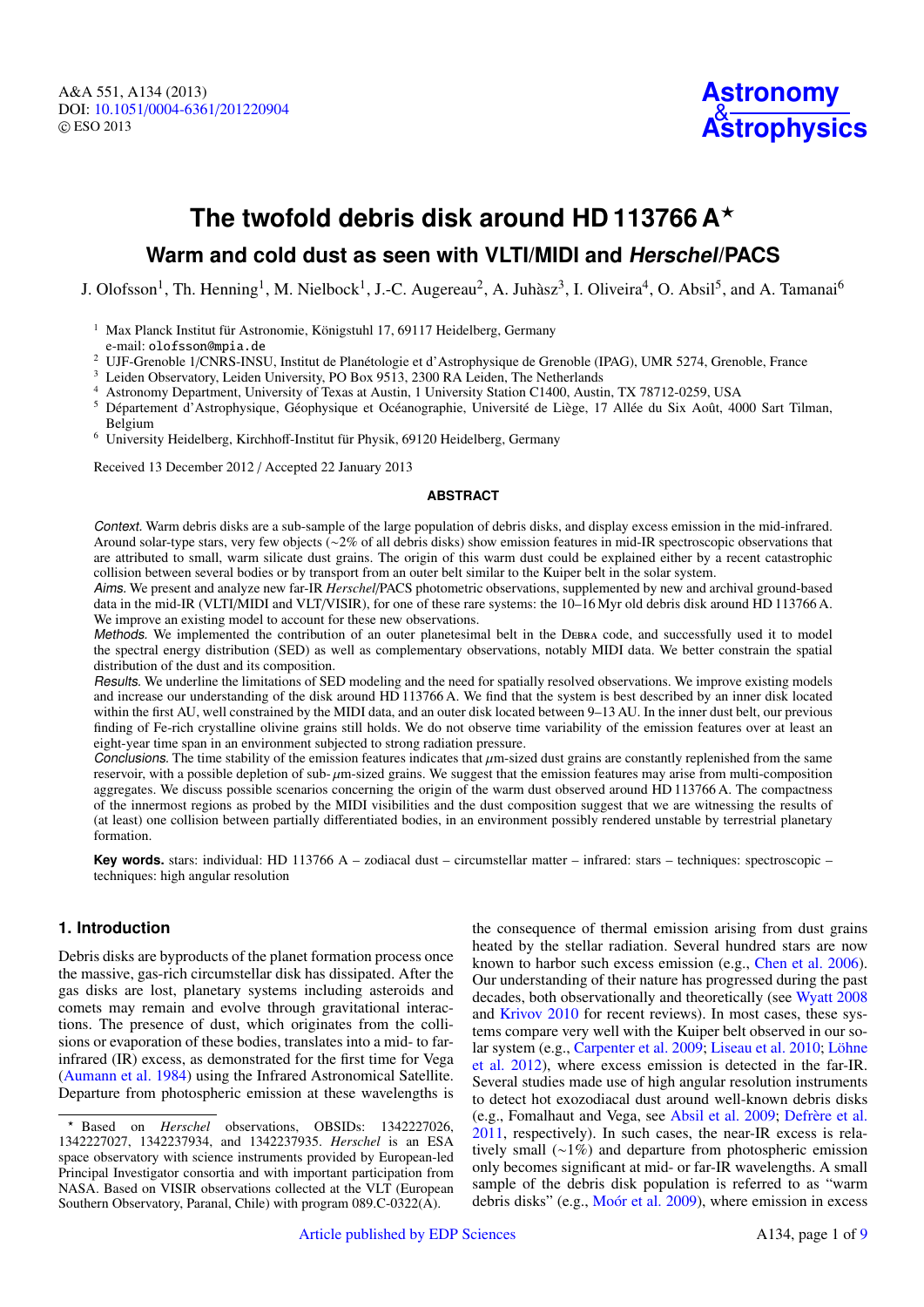

[Fig. 1.](http://dexter.edpsciences.org/applet.php?DOI=10.1051/0004-6361/201220904&pdf_id=1) *Herschel*/PACS observations at 70, 100, and 160 µm (*left* to *right*).

is significant in the mid-IR, suggesting the presence of warm dust grains close to the star. Within this class of warm debris disks, a few objects are of particular interest since they also display emission features in mid-IR spectroscopic observations. These emission features are associated with (sub-)  $\mu$ m-sized dust grains that are warm enough to contribute significantly in the mid-IR (see Henning 2010 for a review on optical properties of silicate dust).

These warm debris disks with emission features around solar-type stars are rare (∼2% of all debris disks, Bryden et al. 2006; Chen et al. 2006). As discussed in Wyatt (2008), the abnormal brightness of these debris disks cannot be solely explained by a steady state collisional evolution. If it was, the collisional lifetime of the parent bodies responsible for the dust production, and hence the infrared luminosity, would be too short compared to the age of the host star. Consequently, two scenarios are possible, either a recent catastrophic collision between two planetesimals, or an outer belt feeding the inner regions, for instance via scattering of bodies by one ore more planets (Bonsor et al. 2012), or in a similar scenario to the late heavy bombardment phase, that happened in the solar system (Gomes et al. 2005). The overall scarcity of the "warm debris disk" phenomenon would suggest a relatively low probability for such events to happen and produce enough dust to be detected. Thorough studies of such objects can therefore improve our understanding of the final steps of planetary formation, and can provide important clues to the origin of zodiacal dust or Kuiper-belt dust in our solar system.

The binary system HD 113766 is one of these rare warm debris disks that show prominent emission features in the mid-IR. The system is a binary of two almost identical stars with spectral types F3/F5, with a projected separation of  $1.3$ " (∼160 AU at *<sup>d</sup>*? <sup>=</sup> 123 pc, van Leeuwen 2007), the dust being located around the primary HD 113766 A  $(L_{\star} = 4.4 L_{\odot}$ , Lisse et al. 2008). The *Spitzer*/IRS spectrum of the 10–16 Myr old debris disk was first studied by Lisse et al. (2008). In Olofsson et al. (2012) we presented a first model to reproduce the *Spitzer*/IRS spectrum of this source. In the following we present new *Herschel*/PACS photometric observations at 70, 100, and  $160 \mu m$ , supplemented by archival VLTI/MIDI interferometric measurements as well as (new and archival) VLT/VISIR observations in the *N*- and *Q*-bands. In Sect. 2 we describe the observations and data processing; in Sect. 3 we present our model and results. We discuss the implications of our findings in Sect. 4 before concluding.

## **2. Observations and data processing**

## 2.1. Herschel/PACS observations

We observed HD 113766 A with the PACS photometer (Poglitsch et al. 2010) onboard *Herschel* (Pilbratt et al. 2010). The dataset consists of four PACS mini-scan maps (program "OT1\_jolofsso\_1"), two in the blue filter  $(70 \,\mu m, \text{OBSIDs})$ 1342227026 and 1342227027), and two in the green filter  $(100 \,\mu m, \text{OBSIDs } 1342237934 \text{ and } 1342237935)$ . The observing duration was  $220 \times 2$  s in the blue filter and  $670 \times 2$  s in the green filter. When observing with PACS with the blue camera (blue or green filters, at 70 and  $100 \mu m$ , respectively), data is also simultaneously acquired with the red camera (160  $\mu$ m). We therefore combined the four mini-scan maps in the red filter to obtain the photometry at  $160 \mu$ m.

The data were processed using the *Herschel* interactive processing environment (HIPE, version 10.0.667), using standard scripts that include bad pixel flagging, detection and correction for glitches and HighPass filtering in order to remove the  $1/f$  noise (see Poglitsch et al. 2010 for more details). We discarded the first column of each detector sub-array in order to eliminate electronic crosstalk. Finally, we processed the data with different HighPass filter widths to test the robustness of the data reduction. The different values are tabulated in Table 1 (Col. HP).

The aperture photometry in all three filters was extracted within HIPE from the combined maps. The aperture radii are set at  $10^{\prime\prime}$  for the blue and green filters and  $20^{\prime\prime}$  for the red filter. The final flux values do not depend on the aperture sizes since an aperture correction is performed to compensate for flux loss outside of the aperture. This correction is based on a calibrated encircled energy fraction parametrisation contained in the calibration data that is included in HIPE. In order to estimate the noise level and thus the quality of the detection in all filters, we randomly placed apertures within a distance of 100, 75, and 50 pixels (for blue, green, and red filters, respectively) from the central pixel. Doing so, we avoided borders of maps that are noisier due to a smaller detector coverage, and are therefore not representative of the noise close to the source. We extracted the photometry for all of these apertures and then fitted a Gaussian profile to the flux distribution histogram to estimate the  $\sigma$  uncertainty from the width of the Gaussian. Overall, these uncertainties are consistent with predictions from the HerschelSpot<sup>1</sup> software. Figure 1 show the PACS images at 70, 100, and  $160 \mu m$  (left to right,

<sup>&</sup>lt;sup>1</sup> <http://herschel.esac.esa.int/Tools.shtml> version 6.2.0.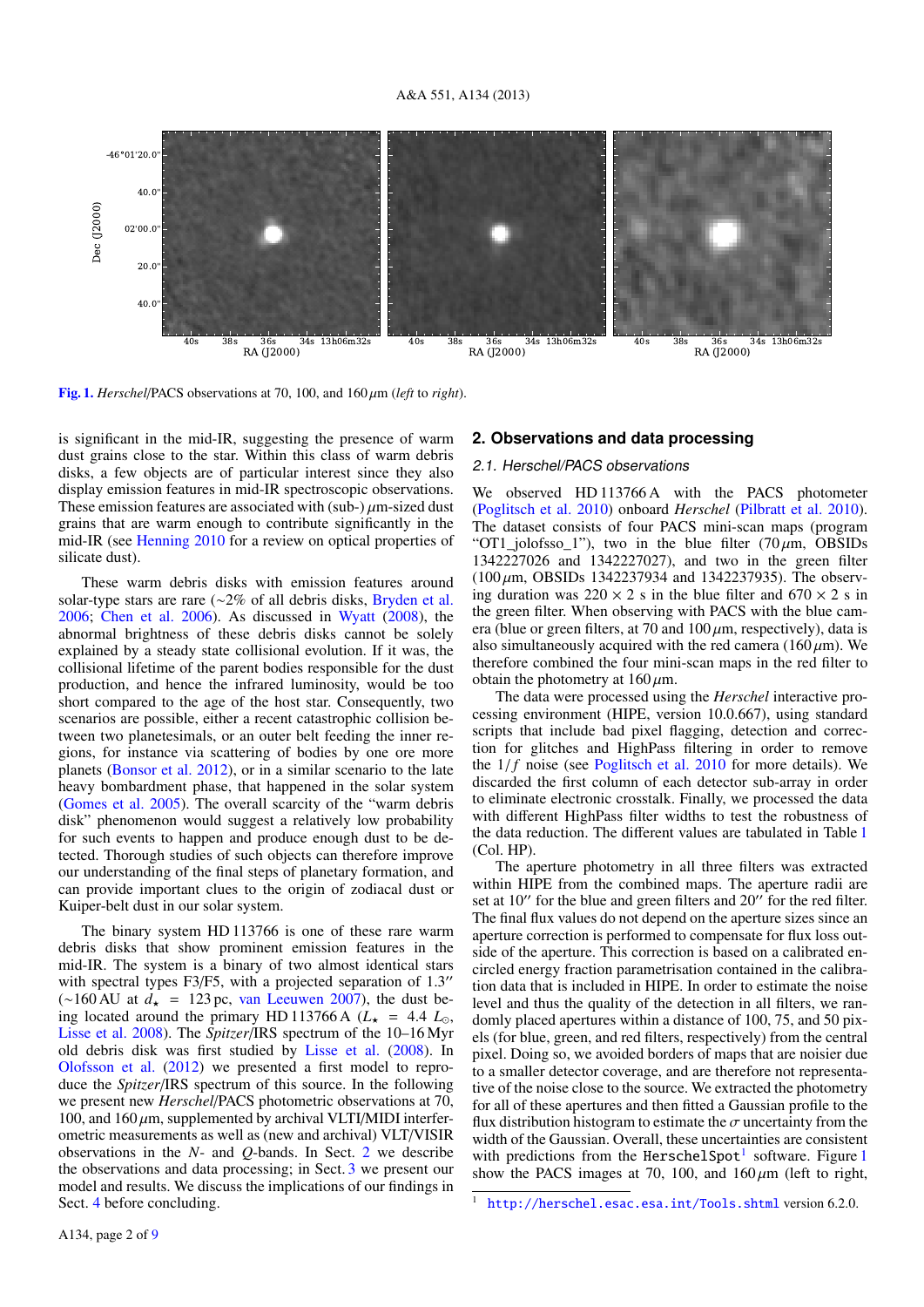

[Fig. 2.](http://dexter.edpsciences.org/applet.php?DOI=10.1051/0004-6361/201220904&pdf_id=2) VLTI/MIDI visibilities and correlated fluxes for HD 113766 A (*left* and *middle panels*, respectively). The baselines used and their lengths are reported in the caption of the *left panel*. *Right panel* shows the VISIR *N*-band spectrum at different epochs (2009 and 2012, in thick red and thin blue, respectively). The *Spitzer*/IRS spectrum is shown in open black circles in the *middle* and *right panels*.

Table 1. Final products of *Herschel*/PACS data processing.

| Filter | Wavelength | Pixel size | HP    | Flux            |  |
|--------|------------|------------|-------|-----------------|--|
|        | [ $\mu$ m] | ['']       | [mJy] |                 |  |
|        |            |            | 15    | $386.5 \pm 7.2$ |  |
| Blue   | 70         | 1.1        | 20    | $390.1 \pm 8.7$ |  |
|        |            |            | 35    | $391.4 \pm 9.7$ |  |
| Green  | 100        | 1.4        | 20    | $223.4 \pm 5.6$ |  |
|        |            |            | 30    | $225.4 \pm 6.6$ |  |
|        |            |            | 45    | $226.7 \pm 7.5$ |  |
|        |            |            | 35    | $94.3 \pm 11.1$ |  |
| Red    | 160        | 2.1        | 45    | $99.3 \pm 10.1$ |  |
|        |            |            | 70    | $113.6 + 12.6$  |  |

Notes. HP corresponds to the HighPass filter widths in units of number of readouts.

respectively), where the source is clearly detected at all three wavelengths. Table 1 summarizes the final results of the data processing, with pixel sizes for the three filters, aperture corrected fluxes for the different HighPass filter widths, and estimated  $1\sigma$ uncertainties in units of mJy. The fluxes used in the analysis are the averages of those reported in Table 1. For all three filters, the photometric values are almost identical for the different HighPass filter widths within the uncertainties. One should notice that the measured  $70 \mu m$  flux is consistent with the Mips observations reported by Chen et al.  $(2011, F_{70} = 390 \pm 11 \text{ mJy}).$ 

#### 2.2. Complementary observations

In addition to the far-IR observations, we included the *Spitzer*/IRS spectrum of HD 113766 A (between 5 and  $35 \mu m$ ) in the analysis (see Olofsson et al. 2012 for details on the data processing). We supplemented these data with VLT/VISIR observations (our program and data published in Smith et al. 2012) and VLTI/MIDI interferometric measurements (Smith et al. 2012).

On the night of 2012-Apr-21, HD 113766 A was observed with the VLT/VISIR instrument (program 089.C-0322(A)) in the *N*-band. We defined four spectral windows, centered at  $8.8 \mu m$  $(8.0 \le \lambda \le 9.6 \,\mu\text{m})$ ,  $9.8 \,\mu\text{m}$   $(9.0 \le \lambda \le 10.6 \,\mu\text{m})$ ,  $11.4 \,\mu\text{m}$  $(10.4 \le \lambda \le 12.5 \,\mu\text{m})$ , and  $12.4 \,\mu\text{m}$   $(11.4 \le \lambda \le 13.5 \,\mu\text{m})$  in low resolution mode ( $R \sim 350$  at 10  $\mu$ m). We additionally retrieved the spectroscopic observations presented and analyzed in Smith et al. (2012). These observations were also performed in low resolution mode on the night of the 2009-May-11 for two spectral windows centered at 8.8 and  $11.4 \mu m$  (program 083.C-0775(E)). Both datasets were processed using standard scripts provided within the ESO Gasgano software<sup>2</sup>. The right panel of Fig. 2

shows the IRS and VISIR spectra obtained in 2004, 2009, and 2012 (open black circles, thick red, and thin blue lines, respectively). One should note that both VISIR spectra, taken almost three years apart agree surprisingly well. However, the spectrum obtained in our program in the  $9.8 \mu m$  spectral window displays an offset of about 10% higher in flux. Such "stiching" problems are not unusual, but the exact causes are not clear. We checked the atmospheric conditions during our observing program: the seeing and atmospheric pressures appear to be constant over the run. Besides the  $9.8 \mu m$  band offset, both VISIR spectra show a deficit of flux of about 30% compared to the IRS spectrum. Smith et al. (2012) already discussed in detail these differences (e.g., spatially extended emission) and concluded these differences to be within the absolute calibration uncertainites of VISIR (see discussion in Geers et al. 2007).

The archival MIDI data presented in Smith et al. (2012) were processed using scripts dedicated to observations of faint targets with MIDI (see Burtscher et al. 2012 for more details) interfaced with the MIA+EWS software<sup>3</sup>. Table 2 summarizes the observing log for the interferometric measurements. As in Smith et al. (2012), we found that the observations performed on the night of 2007-May-30 (program 079.C-0259(F)) had a low signal to noise ratio, and we did not include them in our analysis. The calibrated visibilities and correlated fluxes for HD 113766 A are displayed in the left and middle panels of Fig. 2. The IRS spectrum is also shown for comparison to the correlated fluxes. Because of the challenge of accurately calibrating the VISIR spectra, we used the IRS spectrum to compute visibilities from the correlated fluxes. The calibrated dataset compares very well with the data reduction of Smith et al. (2012), except for one single run  $(083.C-0775(B))$ , observed at 05:32:55). When calibrating these observations with their corresponding calibrator (HD 112213, observed at 05:15:45), we found a correlated flux much higher than the IRS spectrum. We constructed the transfer function based on all the calibrators observed during that night. At the time of the science observations, we found a variation of about a factor of 2 compared to the average transfer function over the rest of the night. This suggests that the observing conditions were strongly varying. We reduced these science observations with a later observation of the same calibrator (06:34:00). One can see in Fig. 2 that both visibilities and correlated fluxes are large for this run (orange dashed line) and that there is a fairly significant difference with the consecutive observations on the same night with the same baseline (06:09:53, orange dotted line). As explained in Burtscher et al. (2012), uncertainties are given by the quadratic sum of the photon noise error delivered by

<sup>2</sup> <http://www.eso.org/sci/software/gasgano/> version 2.4.0.

<sup>3</sup> <http://home.strw.leidenuniv.nl/~jaffe/ews/> version 2.0.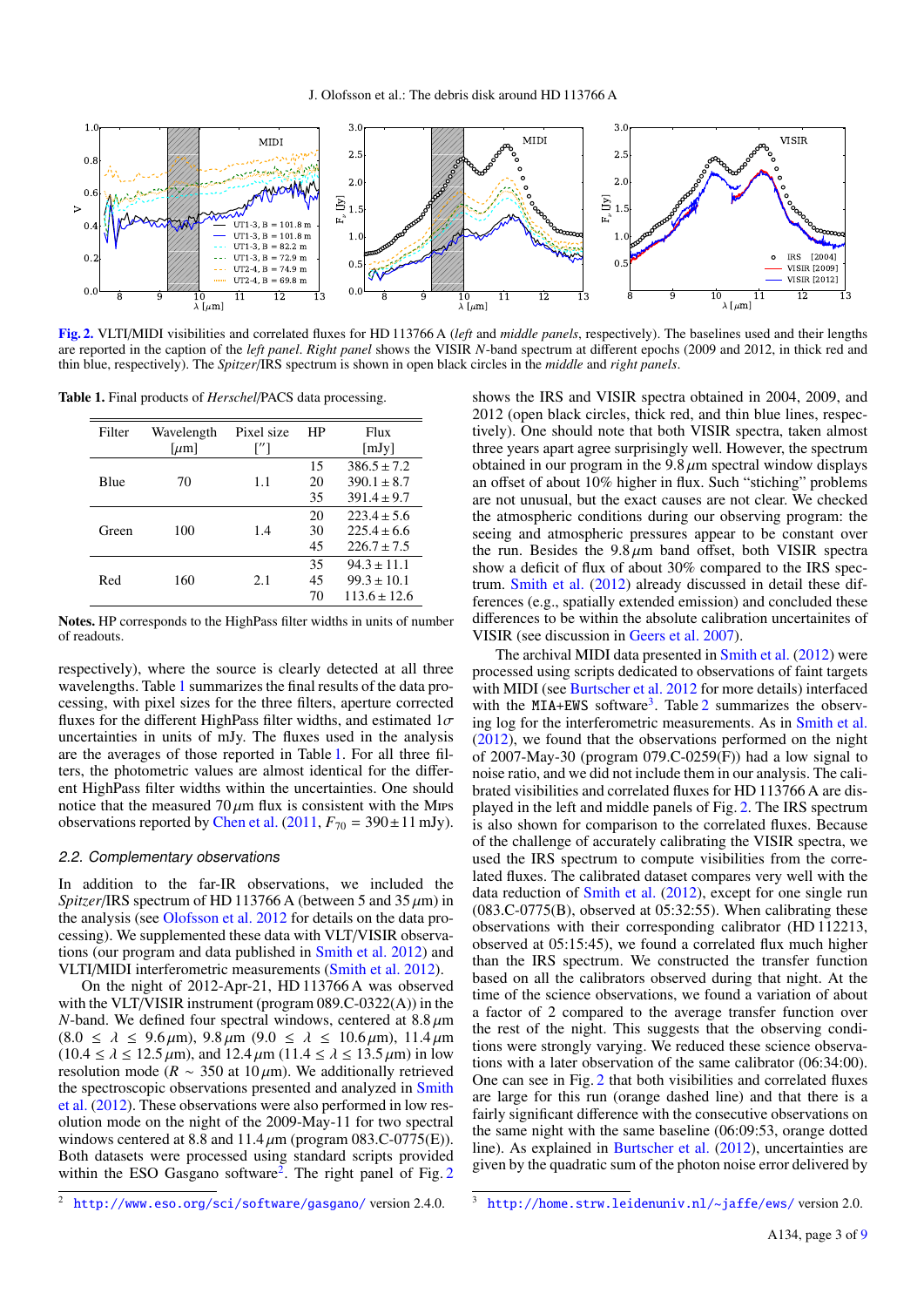| Program         | Date        | Time     | <b>Baseline</b> | (u, v)          |                 |
|-----------------|-------------|----------|-----------------|-----------------|-----------------|
| $079.C-0259(G)$ | 2007-Apr-08 | 01:11:11 | $UT1-UT3$       | (4.9, 101.7)    | $0.48 \pm 0.03$ |
| $079.C-0259(G)$ | 2007-Apr-09 | 00:33:40 | $UT1-UT3$       | $(-4.7, 101.7)$ | $0.45 \pm 0.03$ |
| $083.C-0775(D)$ | 2009-May-08 | 05:15:29 | $UT1-UT3$       | (65.3, 49.9)    | $0.61 \pm 0.03$ |
| $083.C-0775(D)$ | 2009-May-08 | 06:11:31 | $UT1-UT3$       | (61.8, 38.7)    | $0.68 \pm 0.04$ |
| $083.C-0775(B)$ | 2009-May-09 | 05:32:55 | $UT2-UT4$       | $(67.2, -33.0)$ | $0.75 \pm 0.10$ |
| $083.C-0775(B)$ | 2009-May-09 | 06:09:53 | UT2-UT4         | $(57.0, -40.3)$ | $0.67 \pm 0.04$ |
|                 |             |          |                 |                 |                 |

Table 2. Log of the VLTI/MIDI observations and averaged visibilities in the range  $10.5 \mu m \pm 0.5 \mu m$ , with  $1\sigma$  uncertainties (see text for details, Sect. 3).

Notes. The  $(u, v)$  values are in m.

the MIA+EWS software and the standard deviation of the transfer function over the night of observations. Overall, the final uncertainties are dominated by the standard deviation (between 5 and 10%). For the "problematic" observing run (083.C-0775(B), time 05:32:55) the standard deviation of the transfer function over the night is closer to 25%.

We did not reduce the VLT/VISIR images analyzed in Smith et al. (2012). We instead used the full width at half maximum (FWHM) presented in their study. In none of the *N*- and *Q*-band images ( $\lambda_c = 11.85$  and 18.72  $\mu$ m, with  $\Delta \lambda = 2.34$  and 0.88  $\mu$ m, respectively) presented by the authors, was the debris disk spatially resolved compared to a reference point spread function (PSF). They fitted the azimuthally averaged surface brightness distributions with Gaussian profiles with FWHM of  $0.322$ " and  $0.498''$  in the *N*- and *Q*-bands, respectively. During the analysis, we will check if synthetic images convolved with such PSFs are consistent with the measurements of Smith et al. (2012). After convolving the synthetic images with the reference PSF, we will compare the surface brightness distribution to check for possible resolved emission in both bands.

#### **3. Multi-technic, multi-wavelength modelling**

As in Olofsson et al. (2012), a given debris belt is fully described by four free parameters plus a dust model: the inner and outer radii of the dust belt  $(r_{\text{in}}$  and  $r_{\text{out}})$ , a volume density exponent  $\alpha$  ( $\Sigma(r) = \Sigma_0(r/r_0)^{\alpha}$ ,  $\alpha < 0$ ), and an exponent *p* for the grain size distribution ( $d\eta(s) \propto s^{\beta} ds$ ,  $n < 0$ ). The  $\Sigma_0$  referthe grain size distribution (dn(*s*)  $\propto s^p ds$ ,  $p < 0$ ). The  $\Sigma_0$  refer-<br>ence value is found by adjusting the total mass of the dust  $M_{\text{max}}$ ence value is found by adjusting the total mass of the dust  $M<sub>dist</sub>$ , which in turn is obtained by fitting the SED. The relative abundances for the different dust species are also free parameters in the modeling and are found by fitting the SED and the emission features detected in the IRS spectrum. For each set of *r*in,  $r_{\text{out}}$ ,  $\alpha$ , and  $p$ , the fitting of the abundances is performed via a Levenberg-Marquardt algorithm on a linear combination of the thermal contributions of all the dust species considered. The best-fit disk model is found via a Monte-Carlo Markov chain (MCMC) exploration of the parameter space (emcee package, Foreman-Mackey et al. 2012). All the uncertainties quoted in the next sections represent the standard deviations of all the values tested during the fitting process.

In the following we will first present a model of the debris disk assuming that the dust is distributed in a single belt around the central star (referred to as model 1B for "one belt"). We will test the robustness of this model, comparable to the one presented in Olofsson et al. (2012), with respect to the new far-IR photometric observations and mid-IR interferometric measurements. The *Herschel* data provide new constraints on the cold counterpart of the debris disk, while the mid-IR MIDI data are more sensitive to the warmer dust and provide direct information on the geometry of the dust distribution; the interferometric observations suggest the region emitting in the *N*-band is compact  $\leq$  10 mas, or 1.2 AU in diameter, according to Smith et al. 2012).

In contrast, our previous best-fit model described in Olofsson et al. (2012) was found to be fairly extended (*r*out ∼ 12 AU, with a density profile with an exponent of  $\alpha = -1.8$ ). We can therefore foresee that fitting the SED and the MIDI data simultaneously will be challenging.

In order to compare our model to the MIDI and VISIR observations we updated the DEBRA code to produce synthetic images at different wavelengths. To do this, at a given wavelength we distribute the thermal surface brightness distribution  $(F_v(r))$ , between  $r_{\text{in}}$  and  $r_{\text{out}}$ ), assuming the disk is axisymmetric and infinitely flat. Possible inclination effects are taken into account by projecting pixels of the image onto the sky plane. However, because we assumed the disk to be infinitely flat, we chose the inclination *i* (0 $\degree$  being face-on) to be smaller than 60 $\degree$ . In the case of HD 113766 A this choice is supported by the analysis of Smith et al. (2012) who could successfully model the MIDI data with a circularly symmetric flux distribution (i.e., small *i*). As we are solely interested in the variation of the visibilities as a function of the baseline lengths, we averaged the MIDI visibilities in the spectral range  $10.5 \pm 0.5 \,\mu \text{m}$  for each MIDI baseline. We tested different values for *i* and the position angle (PA) of the debris disk. We tested four different values for *i* (0, 20, 40, and 60°) and 30 values linearly distributed between 0 and 180° for the PA (0◦ meaning the semi-major axis is oriented along the north-south direction).

#### 3.1. One belt model (1B)

At first we tried to model solely the SED, including the new PACS photometric points and the IRS spectrum. As mentioned earlier, the MIDI data suggest that the regions emitting in the *N*-band is compact ( $r \leq 1.2$  AU). Therefore, we first want to test how robust the assumption of a single dust belt is, with respect to the far-IR measurements, and to underline at the same time the limitations of such approach. We will then compare the best-fit 1B model to the interferometric data and discuss the subsequent implications on the spatial distribution of the dust. The dust properties (absorption efficiences and grain sizes) are the same as the ones described in Olofsson et al. (2012). Grain sizes for the crystalline dust grains are  $0.1 \leq s \leq 1 \,\mu\text{m}$ , and for the amorphous dust grains  $0.1 \mu m \leq s \leq 1$  mm. The minimum and maximum values for the grain sizes are not free parameters in the modeling. This choice mostly originates from the experimental setup for the laboratory experiments that led to the extinction efficiencies of crystalline olivine grains (see Olofsson et al. 2012 for more details).

Modeling only the SED with the new far-IR observations, we now find the dust to be located between  $(0.4\pm0.2)$  AU and  $(51.9\pm$ 25.2) AU, with a volume density exponent of  $\alpha = -1.9 \pm 0.3$ , and an exponent for the grain size distribution  $p = -3.0 \pm 0.1$ . The total dust mass is  $1.3 \times 10^{-2} M_{\oplus}$ . The relative abundances for the different dust species are as follows:  $(43.1 \pm 1.4)$ % of amorphous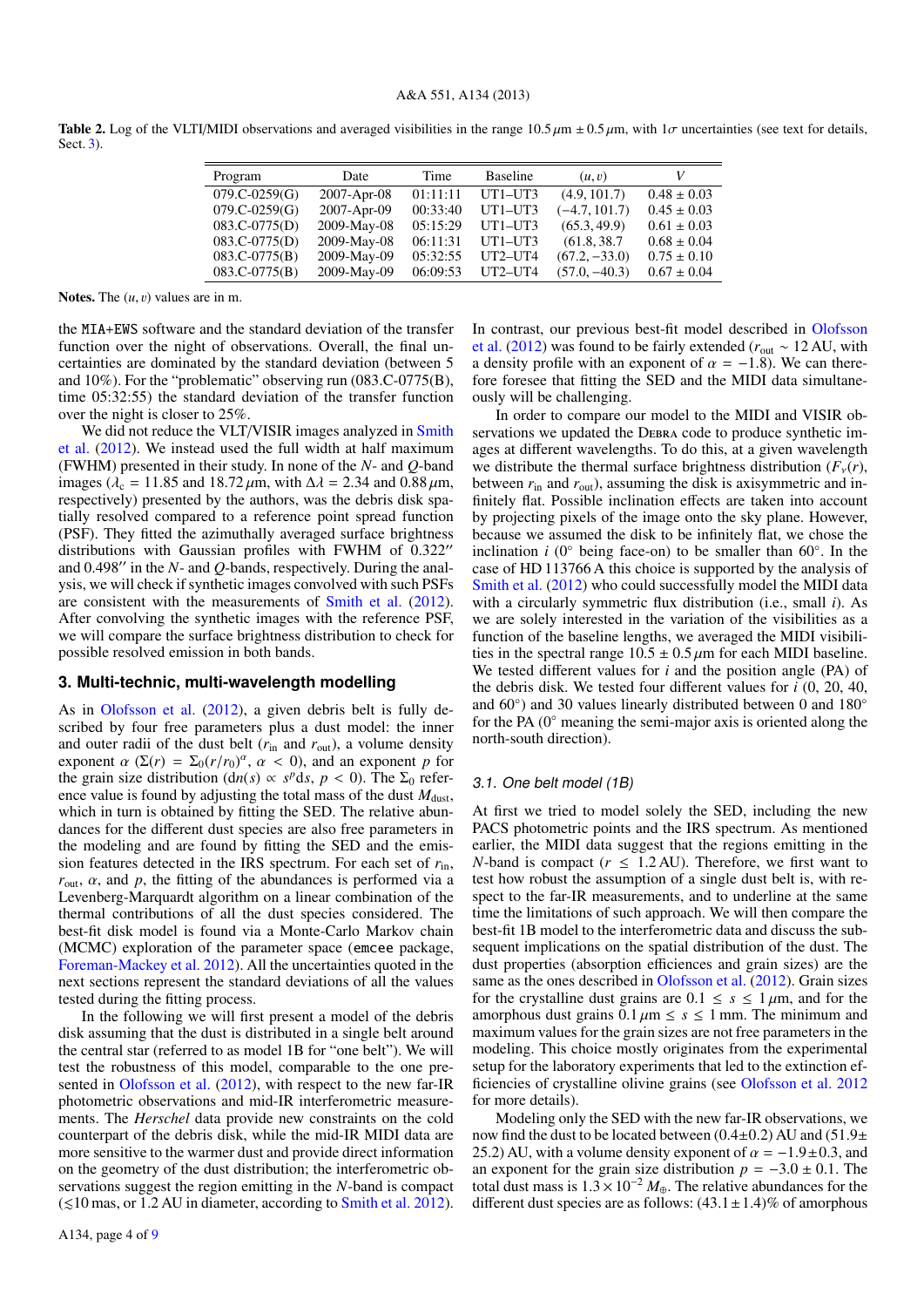

Table 3. Best-fit results for the disk parameters for both the 1B and 2B models.

[Fig. 3.](http://dexter.edpsciences.org/applet.php?DOI=10.1051/0004-6361/201220904&pdf_id=3) *Upper and lower panels:* results for the 1B and 2B models. *Left panel:* SED of HD 113766 A. The IRS spectrum is in black, PACS data are shown as black open circles. For the 1B model, the final best fit is in red. For the 2B model, the final total fit is in green, the separate contributions of the inner and outer belts are in red and blue, respectively. *Middle left panel:* blow-up of the stellar subtracted IRS spectrum. Color coding is the same as for the left panel. Residuals ( $100 \times [F_{\nu,obs} - F_{\nu,mod}] / F_{\nu,obs}$ ) are displayed below the spectra. *Middle right panel:* observed and modeled MIDI visibilities as a function of the baseline (open black circles and red squares, respectively, with 1σ uncertainties). *Right panel:* modeled surface brightness at 10 and 20  $\mu$ m (thin and thick black lines, respectively) of synthetic images convoled with 2D Gaussian with FWHM of 0.322 and 0.498". The 2D Gaussian with the aforementioned FWHM, assumed to be PSF representative of the images, are shown in thin and thick dashed red lines for comparison.

silicates (with a predominance of  $MgFeSi<sub>2</sub>O<sub>6</sub>$  and  $MgFeSiO<sub>4</sub>$ grains, optical constant from Dorschner et al. 1995),  $(17.3 \pm 12.5)$ 0.7)% of Mg-rich crystalline olivine grains,  $(21.0 \pm 0.6)$ % of Fe-rich crystalline olivine grains (laboratory measurements from Tamanai & Mutschke 2010 for the olivine data),  $(11.6 \pm 0.5)\%$ of enstatite (Jäger et al. 1998a),  $(0.0 + 0.8)$ % of  $\beta$ -cristobalite (Tamanai 2010), and  $(7.0 \pm 0.6)\%$  of amorphous carbon dust grains (Jäger et al. 1998b, mostly in the form of cellulose pyrolized at 800  $\degree$ C, "cel800"). Disk parameters for the best-fit model are reported in the first line of Table 3.

Fits to the SED, the stellar subtracted IRS spectrum, MIDI data, and a comparison to the VISIR images are displayed on the upper four panels of Fig. 3 (left to right, respectively). For the SED, the IRS spectrum is shown in black, the PACS data are shown as black open circles, and the best fit is represented as a solid red line. The color coding is the same for the blow up of the fit to the IRS spectrum (second column), and residuals are shown below the fit. Residuals are computed as  $100 \times [F_{\nu,obs} - F_{\nu,mod}]/F_{\nu,obs}$ , where  $F_{\nu,obs}$  and  $F_{\nu,mod}$  are the observed and modeled fluxes. The third column panel shows the observed and modeled MIDI visibilities for the best-fit to the SED (uncertainties are  $1\sigma$ ). The right panel shows the comparison between the PSFs fitted to the VISIR observations (Smith et al. 2012) in the *N*- and *Q*-bands and the azimuthally averaged profiles of synthetic images for the final best-fit model, convolved with PSFs with FWHMs of  $0.322''$  and  $0.498''$ , respectively, as in Smith et al. (2012).

While the best-fit model agrees well with the SED and the IRS spectrum, the observed MIDI visibilities are severely under-predicted. As discussed above, this can be explained by the relative compactness of the emitting regions probed by the interferometric data. The *N*-band emission in our best-fit model is too extended and therefore the modeled visibilities drop very quickly. This is also true for the VISIR observations. The modeled surface brightness profiles over-predict the observed 2D Gaussian profiles assumed to be representative of the PSFs in the *N*-band and even more in the *Q*-band (the disk was not resolved in the VISIR observations).

As a final test, we tried to include the MIDI observations in the fitting process (by summing the reduced  $\chi^2$  from the fits<br>to the SED and MIDI data) but could not achieve any better to the SED and MIDI data), but could not achieve any better results. Both the MIDI and the mid- to far-IR segment of the SED are under-predicted. This can be explained as a tradeoff between the compactness of the dust belt and its contribution to the far-IR. Under the assumption of a single dust belt, the fits to the SED and interferometric data are diametrically opposed. From a modeling perspective, the main conclusion of this exercise is that SED modeling can be misleading: as shown in the upper left panel of Fig. 3, we could obtain a decent fit to the SED, but this model is quickly proven wrong as soon as spatially resolved observations are available.

# 3.2. Two belts model (2B)

Several recent studies have shown that debris disks may contain several planetesimal belts (e.g., Morales et al. 2011, or the disk around  $\tau$  Ceti, di Folco et al. 2007; Greaves et al. 2004). We have shown in Sect. 3.1 that the assumption of one single dust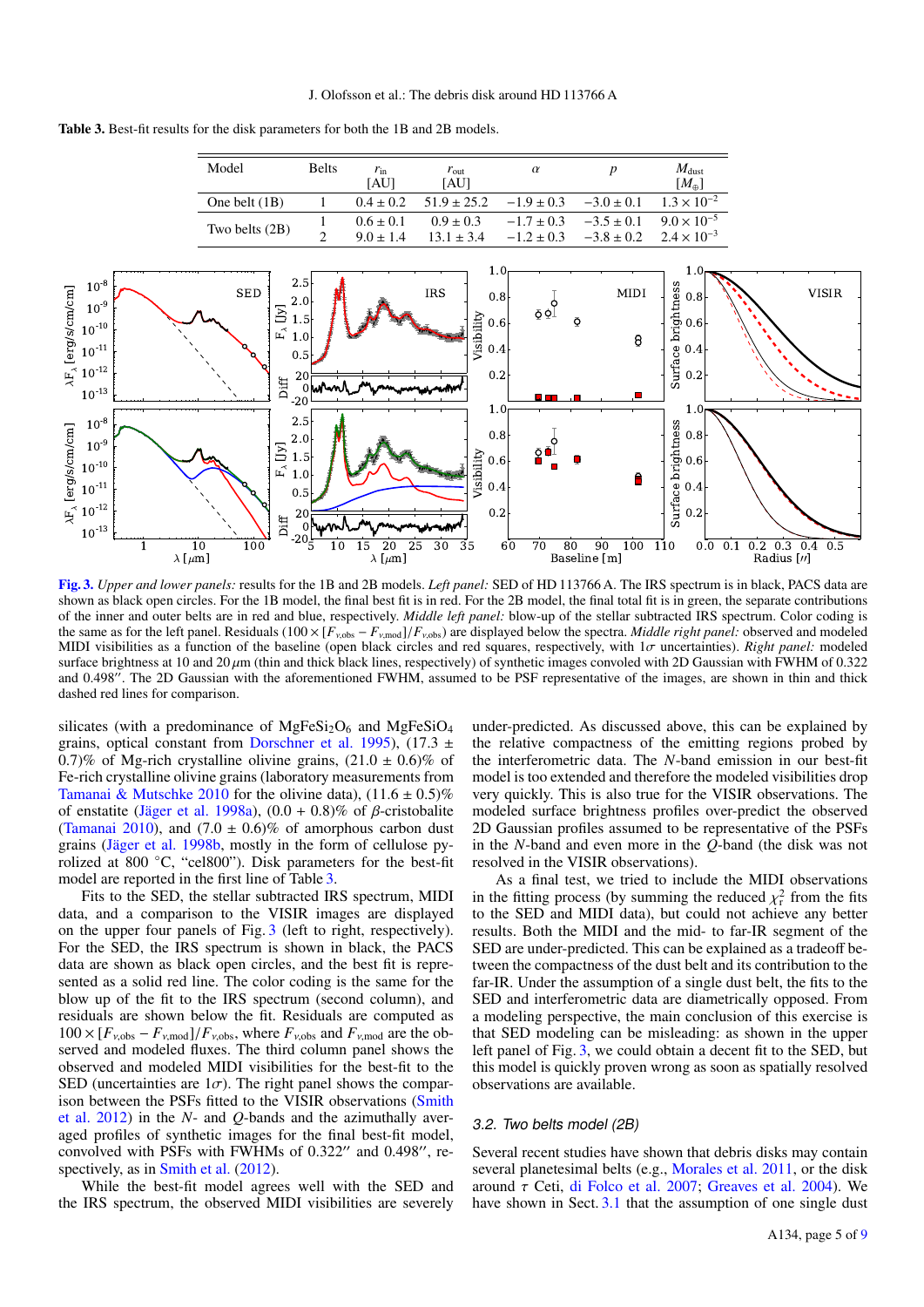belt around HD 113766 A cannot account for all the available dataset. We can therefore start discussing the possibility of two, spatially separated dust belts around the central star: an inner dust belt, compact and close to the star that can reproduce the MIDI data and the near- to mid-IR flux, and a second dust belt, farther away from the star that will contribute to the emission in the far-IR. To account for an additional belt, the modification to be applied to the DEBRA code is straightforward, as we simply duplicated the computations done for one dust belt to the second one. A second radial grid, with different  $r_{\text{in}}$  and  $r_{\text{out}}$  values, with its own volume density  $(\alpha)$  is generated, as well as the corresponding dust temperatures as the function of the grain sizes and compositions. The dust properties in the outer belt can be defined separately from the properties in the inner belt (different dust species,  $s_{\text{min}}$ ,  $s_{\text{max}}$ , and *p*). Finally, the fitting to the SED is performed over the sum of the contributions of the two dust belts (returning the dust mass for each belt).

As discussed in Olofsson et al. (2012), the radiation pressure force is strong around HD 113766 A. We computed the unitless  $\beta$  ratio between the radiation pressure and gravitational forces for different grain sizes and dust compositions as described in Burns et al. (1979). We find that grains with sizes smaller than  $(4 \pm 0.5) \mu$ m (depending on their compositions) are expected to be short-lived around the central star (see Sect. 4.1). However, the detection of strong emission features indicates that warm (sub-)  $\mu$ m-sized grains must be located close to the star to contribute to the IRS spectrum. Therefore, the dust properties (absorption efficiencies and grain sizes) of the innermost dust belt in the two-belt model (2B) are chosen to be similar to the 1B model (Sect. 3.1), regardless of the radiation pressure issue. The relative abundances are still free parameters. For the outer dust belt, we did not include such small grains. The ratio  $\beta$  between the radiation pressure and gravitational forces is distance-independent (both forces decreasing as  $r^{-2}$ , their ratio no longer depends on *r*), while the collisional timescale is longer at greater distances (Sect. 4.1). We set the minimum grain size to  $s_{\text{min}} = 4 \mu \text{m}$  for all dust species in the outer belt, as there is no observational evidence, such as emission features at long wavelengths, that would require including smaller dust grains. Because we assumed in our model that crystalline dust grains have sizes smaller than  $1 \mu m$ , they are not accounted for in the outer belt (see Sect. 4.3 for further discussion). This time, for each model of the MCMC run we fitted the SED and the MIDI observations simultaneously.

For the inner dust belt, we obtained a best fit to the data with dust being located between  $(0.6 \pm 0.1)$  AU and  $(0.9 \pm 0.2)$  AU, a density profile in  $\alpha = -1.7 \pm 0.3$ , and a grain size distribution exponent of  $-3.5 \pm 0.1$  (consistent with the prediction bution exponent of  $-3.5 \pm 0.1$  (consistent with the prediction for a collisional cascade  $n = -3.5$  Dohnanyi 1969). The tofor a collisional cascade  $p = -3.5$ , Dohnanyi 1969). The to-<br>tal dust mass is  $9.0 \times 10^{-5} M_{\odot}$ . The relative abundances for the tal dust mass is  $9.0 \times 10^{-5} M_{\oplus}$ . The relative abundances for the inner belt are the following:  $(44.5 + 1.4)\%$  of amorphous siliinner belt are the following:  $(44.5 \pm 1.4)\%$  of amorphous silicate grains (dominated by  $Mg_2SiO_4$  grains, optical constant from Jäger et al. 2003),  $(17.0 \pm 0.8)\%$  and  $(18.8 \pm 0.8)\%$  of Mg-rich and Fe-rich crystalline olivine grains, respectively, as well as  $(7.7 \pm 1.2)\%$  of enstatite,  $(9.4 \pm 0.4)\%$  of  $\beta$ -cristobalite, and  $(2.7 \pm 0.5)\%$  of amorphous carbon grains (cellulose pyrolized at 800 ◦C, "cel800"). Figure 4 shows the marginalized probability distributions built from the MCMC run for the relative abundances of Mg- and Fe-rich crystalline olivine grains (solid black and dashed red histograms, respectively). Even though more Fe-rich crystalline olivine grains are found than Mg-rich olivine grains, both distributions are close to each other overall. This result differs from the abundances previously found in Olofsson et al. (2012, ∼ 4 times more Fe-rich olivine grains than Mg-rich



[Fig. 4.](http://dexter.edpsciences.org/applet.php?DOI=10.1051/0004-6361/201220904&pdf_id=4) Probability distributions from the MCMC run for model 2B, as a function of relative abundances of Mg- and Fe-rich olivine grains (solid black and dashed red, respectively).

crystalline grains). This difference can be explained because the outer planetesimal belt acts as a source of featureless, continuum emission. Consequently, this modifies the required contribution of the inner dust belt that is responsible for the emission features, and hence the relative abundances of the dust species. Nonetheless, it means that Fe-rich crystalline olivine dust grains are necessary to provide a good fit to the emission features detected in the mid-IR spectrum.

For the outer belt, we found  $r_{\text{in}} = (9.0 \pm 1.4)$  AU and  $r_{\text{out}} =$  $(13.1 \pm 3.4)$  AU, with  $\alpha = -1.2 \pm 0.3$  and  $p = -3.8 \pm 0.2$ . The dust mass in the outer planetesimal belt is about  $2.4 \times 10^{-3} M_{\oplus}$ . The dust content of the outer planetesimal belt consists entirely of amorphous carbon grains (68.7% of "cel600" and 31.3% of "cel1000"). This can be explained by our choice of  $s_{\min} = 4 \,\mu m$ which damps most of the emission features, as well as the lack of significant emission features in the spectral range where the outer dust belt contributes most. Similar results were found by Lebreton et al. (2012) in the process of modeling the SED of HD 181327. When considering only silicates and carbonaceous grains, carbon grains were preferentially used to fit the data. The authors pushed their models further by including the effects of porosity as well as the contribution of icy grains, reducing at the same time the relative fraction of carbon grains. For HD 113766 A, given the intertwined contributions of both the inner and outer belt and the limited spectral coverage at wavelengths longer than  $160 \mu m$ , we did not perform similar investigations. One should also note that our result for the location of the outer belt is highly dependent on the minimum grain size  $s_{\text{min}}$ chosen for in our model. We find typical temperatures for the carbon grains between 100 and 200 K. To have comparable temperatures, if  $s_{\text{min}} > 4 \mu \text{m}$ , the grains will have to be located closer to the star, and farther from the star if  $s_{\text{min}} < 4 \mu \text{m}$ . Spatially resolved observations of the outer belt are mandatory to better constrain its location and the dust content. Even though the disk is not detected in the VISIR images, they provide an upper limit of about  $0.14''$  (17 AU at 123 pc) for the maximal extent of the disk (Smith et al. 2012). Disk parameters for the best-fit model are reported in the last two lines of Table 3.

The four lower panels of Fig. 3 show the results for the 2B model, with the same arrangement as described in Sect. 3.1. For the left and middle left panels (SED and IRS spectrum) the total fit is shown as a solid green line, while the two contributions of the inner and outer dust belts are represented as red and blue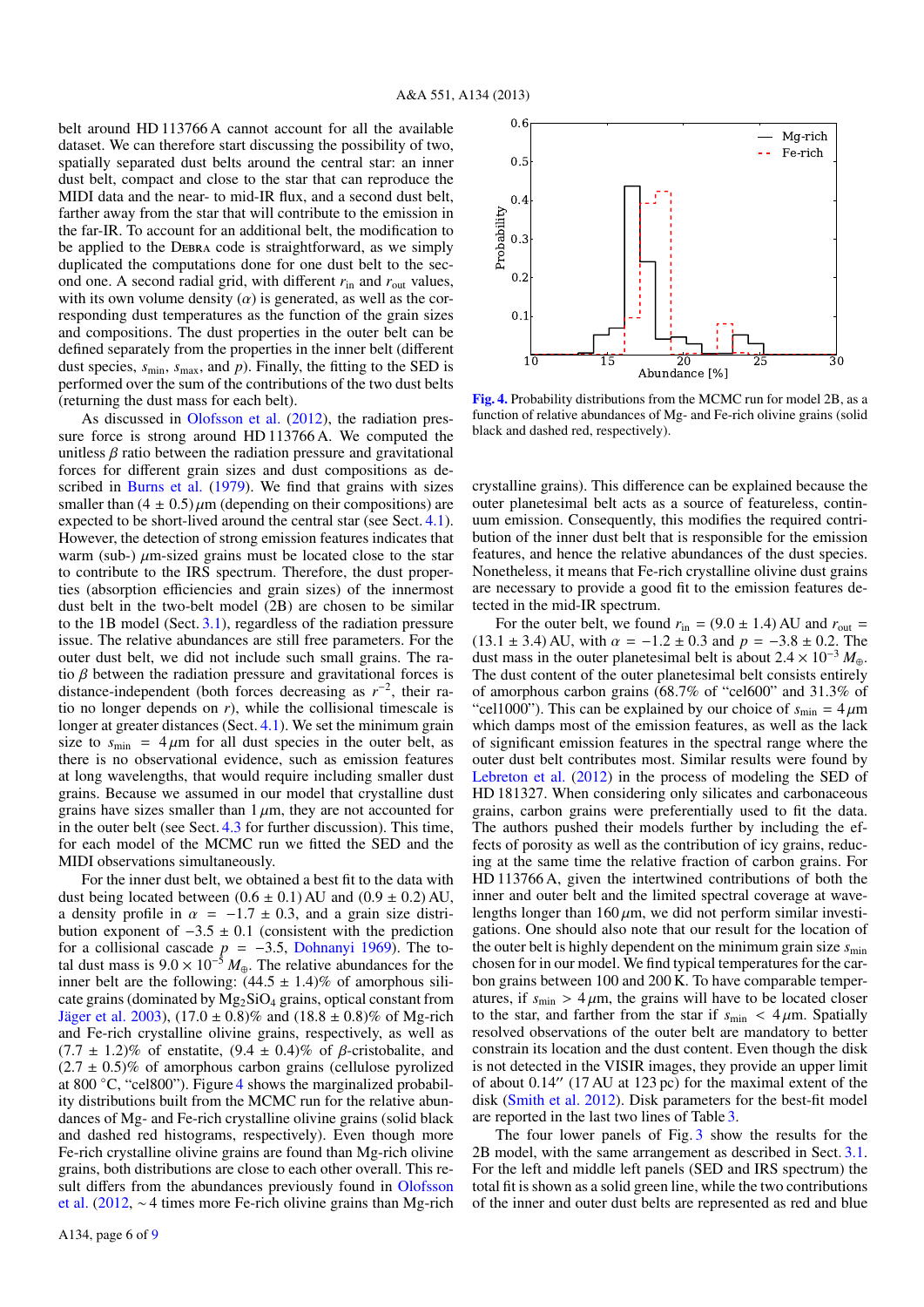solid lines, respectively. Compared to the 1B model, the best-fit model is much more compact and therefore both the MIDI and VISIR data are much better reproduced (except the "problematic" MIDI run discussed in Sect. 2). As shown by the SED, the contribution of the outer belt in the *N*-band is almost negligible compared to the total flux. Therefore, the MIDI observations are mostly sensitive to the inner belt, which is much more compact. We find its inclination to be of  $40^\circ$  with a position angle of  $120^\circ$ , however, one should note that the inclination is sampled by steps of 20◦ only. The overall compactness of the inner dust belt also explains why the modeled *N*-band VISIR synthetic image agrees with the observations, as most of the emission at  $10 \mu m$  arises from the inner belt. As for the *Q*-band image, Smith et al. (2012) found an upper limit at  $0.14''$  (17 AU at 123 pc) for the maximum extent of the disk consistent with our  $r_{\text{out}} = 13 \text{ AU}$ .

Our best fit model indicates that the inner and outer belt has to be spatially separated. However, we further pushed our modeling effort and tried to fit the dataset with a single dust belt that shows a "break" in the density distribution (i.e., a single but *not* continuous belt as opposed to Sect.3.1), the motivation being to mimic an inward radial drift of dust grains, followed by the formation of a dust ring at the sublimation radius, as described in Kobayashi et al. (2009). We therefore ran a new set of models, for which we forced the inner radius of the *outer* belt to be the same as the outer radius of the *inner* belt (seven free parameters instead of eight). The best fit results for the SED and the MIDI data could not reach the quality of the best-fit 2B model. We find that the disk extends from  $0.6$  AU up to  $16.5$  AU, with a break in the density at about 0.7 AU. The fit to the IRS spectrum is acceptable, except for the red wing of the  $10 \mu m$  emission feature where the modeled flux is larger than the observed flux. Because the disk extends farther out than ∼1 AU, the interferometric measurements are still under-predicted (*<sup>V</sup>* <sup>∼</sup> <sup>0</sup>.5−0.6). To compare our results with the calculations presented in Kobayashi et al. (2009), we computed the number density *n* as a function of the distance *r*. For the best-fit model, the break at the intersection between the two adjacent dust belts has to be extremely large: the quantity  $n \times r$  is more than five orders of magnitude larger in the innermost regions  $(r < 0.7)$  than in the outermost regions of the disk  $(r > 0.7)$ . If the warm ring was the consequence of radial drift and dust sublimation, Kobayashi et al. (2009) predicted an enhancement factor smaller than 10 for silicate dust grains around a F-type star. We can therefore confidently rule this scenario out to explain the origin of the transient dust around HD 113766 A.

As mentioned in Sect. 1, the secondary of the binary system is located at  $1.3''$  of HD 113766 A (160 AU at 123 pc). Without a fully characterized orbital solution for the binary system it is challenging to discuss in detail the influence of the secondary on the debris disk. However, it is unlikely that it can have a major effect on the outer disc located at ∼13 AU from the primary. The only possibility would be if the companion star was on a very eccentric orbit with a periastron passing close to the outer belt, but in this case the secondary would spend most of its time in remote regions close to its apoastron, leaving much time for the circumprimary disc to "recover" from the perturbations at periastron passages (Thébault et al. 2010; Thébault 2012).

## **4. Discussion**

Results presented in Sect. 3 show that the available dataset for HD 113766 A can be best reproduced under the assumption of two spatially separated dust belts. Even though the SED alone can be reproduced under the assumption of a single dust belt,

the MIDI observations proved extremely useful to constrain the spatial extent of the region responsible for the emission in the *N*-band. If the inner dust belt extends farther out than ∼1 AU, the modeled MIDI visibilities are greatly under-predicted at all baselines. Our model is in good agreement with the results of Smith et al. (2012) who modeled the MIDI data with either a symmetric Gaussian model with a FWHM of 10 mas (1.2 AU in diameter) or a ring model with a radius of 6 mas (∼0.7 AU). Our modeling results, supported by the new PACS observations enabled us to go one step further and demonstrate the presence of an additional planetesimal belt farther out in the system.

## 4.1. Time variability

Even though the absolute calibration of the VISIR spectra is challenging, one can already see from the right panel of Fig. 2 that the shape of the emission features has not changed between 2004, 2009, and 2012. The relative strengths, the widths, and peak positions of the features seem to remain the same over a time span of at least eight years. This phenomenon also appears to be valid for other debris disks with strong emission features (Olofsson et al. 2012; Johnson et al. 2012), while rapid dissipation of circumstellar material has only been observed for one single object (Melis et al. 2012). If (sub-) $\mu$ m-sized crystalline dust grains are solely responsible for the emission features observed at 10 and 11  $\mu$ m, it would suggest that this population of grains is replenished from the very same reservoir (same composition), on the timescale of the evacuation by radiation pressure. To compute this timescale  $t_{\text{ro}}$ , we followed the formalism to be presented in Lebreton et al. (in preparation, private communication). The authors define  $t_{\text{rp}}$ , which depends on the  $\beta$  ratio, as the time needed for a dust grain to be transported from its initial distance  $r$  to twice this distance  $2 \times r$ . As mentioned earlier, we computed the  $\beta$  ratio for grains of different compositions as a function of their sizes. For HD 113766 A, this ratio peaks at  $\beta = 3$  for grains with sizes of about 0.5  $\mu$ m. For these dust grains, assuming  $r = 0.75 \text{ AU } ( [r_{\text{out}} - r_{\text{in}}] / 2 )$ , we find *t*rp ∼ 1 month. On the other hand, small dust grains are continuously produced by collisions. To estimate the collisional lifetime of the smallest grains in the inner dust belt we used the formula  $t_c = (\Omega \tau)^{-1}$ , where  $\Omega$  is the angular velocity at a distance *r* and *r* is the geometrical vertical optical depth (Thébault tance  $r$  and  $\tau$  is the geometrical vertical optical depth (Thébault & Augereau 2007). Even though the exact collisional timescales may depart from this value, it provides an order of magnitude estimate. At a distance  $r = 0.75$  AU, we find a collisional lifetime (source of dust replenishment) of about 2 months, twice the timescale of evacuation by radiation pressure *t*rp. For the outer belt, assuming *r* = 10 AU, we find *t*rp ∼ 5 years (for grains with  $\beta = 3$ ) and  $t_c = 300$  years, which supports our choice of  $s_{\text{min}} = 4 \mu m$  in the outer belt. One should note that the timescale for the Poynting-Robertson drag is much longer than the aforementioned timescales and can be ignored in the case of HD 113766 A (Wyatt 2005).

The sub- $\mu$ m-sized grains responsible for the observed emission features should be evacuated rapidly from the inner belt. One may therefore consider dust aggregates of different compositions (e.g., Lindsay et al. 2010) as a possible explanation. Computations of absorption coefficients, making use of the discrete-dipole approximation method (Draine 1988) have shown that small crystalline monomers may be incorporated into larger dust aggregates but still show prominent emission features associated with crystalline dust grains (e.g., Wooden et al. 2012). These larger aggregates would then be less subjected to radiation pressure and stay gravitationally bound to the central star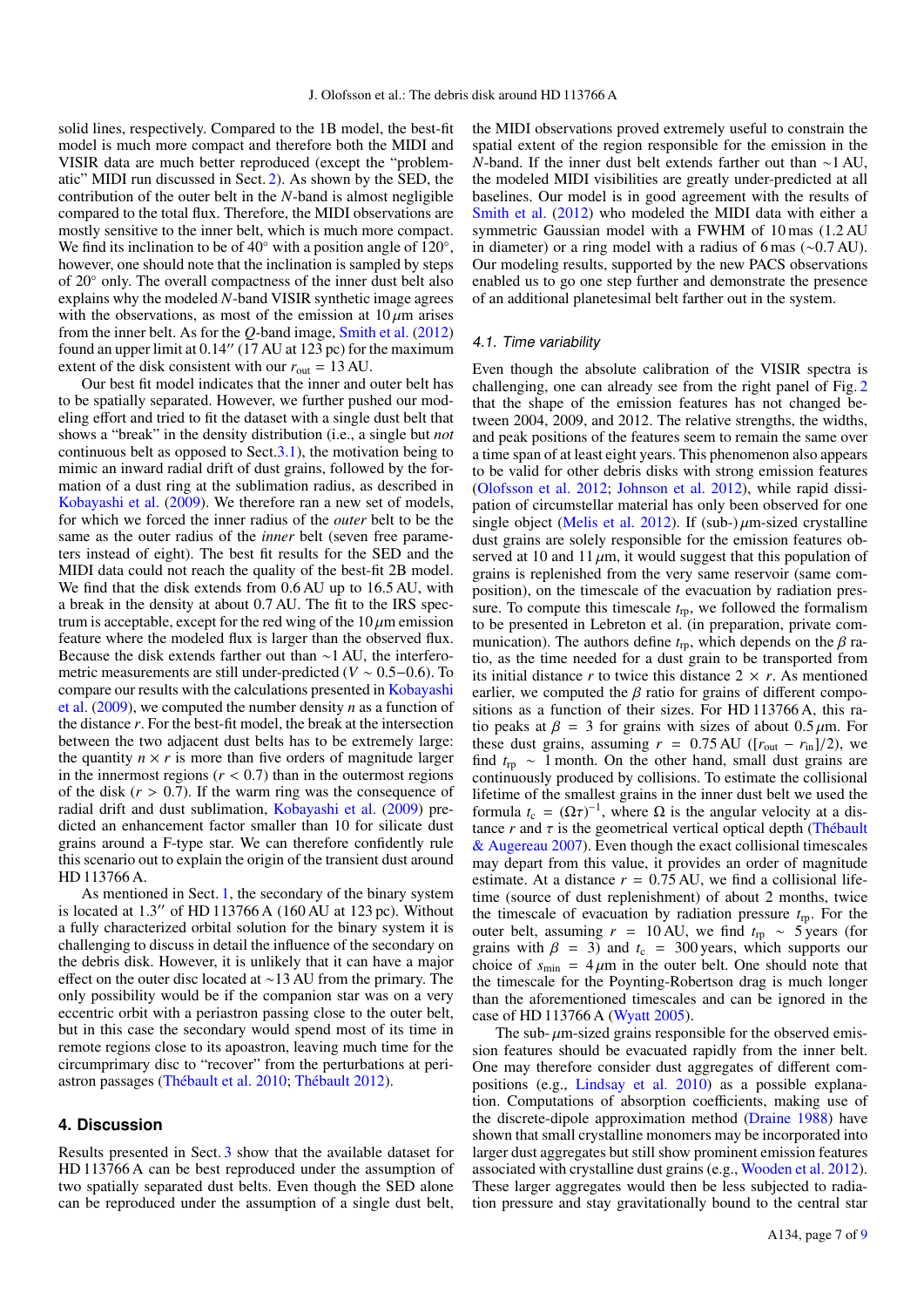on longer timescales. But even these aggregates will eventually collide, fragment, and be blown out of the system. This suggests that replenishment from a reservoir with the same bulk composition has to occur. Another way to explain the overall stability of the emission features would be to introduce a deficit in the grain size distribution for grains that are affected by radiation pressure (e.g., Johnson et al. 2012). However, this modeling is out of the scope of this paper given the total number of free parameters and the lack of spatially resolved observations to better constrain the location of the dust.

# 4.2. The optical depth and opening angle

Natively, the model space in the DEBRA code is 1D: there is only a radial dependence on the density and temperatures of the dust grains. However, an infinitely flat disk would quickly become radially optically thick. Therefore, the vertical dimension is described via an opening angle  $\theta$  (0 $\degree$  being an infinitely flat disk). At constant volume density, increasing  $\theta$  decreases the local density in all of the radial cells, and the optical depth becomes smaller as well. For a given disk model, the DEBRA code returns a threshold value  $\theta_{\text{lim}}$ , which is the smallest opening angle for which the debris disk is still in the optically thin regime. One should note that for small opening angles,  $\theta$  is comparable to twice the aspect ratio of the disk 2*H*/*<sup>r</sup>* (same formalism as in Thébault 2009). For the best-fit "2B" model, we found a  $\theta_{\text{lim, inner}}$  of about 3.8 $^{\circ}$  for the innermost belt, a value consistent with the one found by Lisse et al. (2008–4 $^{\circ}$ ). The opening tent with the one found by Lisse et al. (2008, 4◦ ). The opening angle for the outer belt is smaller ( $\theta_{\text{lim, outer}} \sim 0.9^{\circ}$ ). The lower<br>limit for the opening angle  $\theta_{\text{lim, inner}}$  is in good agreement with limit for the opening angle  $\theta_{\text{lim, inner}}$  is in good agreement with the work presented in Thébault (2009), who found a minimum "natural" observed aspect ratio of ~2.3° (defined as  $\theta/2$ ).

## 4.3. The origin of transient dust

In Olofsson et al. (2012) we hypothesized that the transient dust grains observed around HD 113766 A may be the outcome of a disruptive collision of partially differentiated bodies. This conclusion was based on specific mineralogic markers: the composition of crystalline olivine grains containing a  $Fe/[Fe + Mg]$ fraction of about 20%. Based on the new observations available, we refined our previous best-fit model by including an additional planetesimal belt farther away from the star. How does this new model fit in this picture? One scenario that has been suggested in the literature to explain the excess emission observed around warm debris disks is that an outer belt is "feeding" the innermost regions. Comet-like bodies from the outer regions may be scattered inwards, for instance by a planet or a chain of planets as described in Bonsor et al. (2012). These bodies will then collide with each other or sublimate and release small dust grains in the immediate vicinity of the star. With our discovery of an outer dust belt, one may wonder if such an event is taking place around HD 113766 A.

The *N*-band MIDI observations ruled out any significant emission to be outside of ∼1 AU, suggesting that the phenomenon responsible for the transient dust has to be "local", as opposed to extended. For icy comets scattered inwards from the outer belt, sublimation may release a population of dusty grains. The majority of these grains would be released inside of 3.3 AU, based on heating of large, km-sized comets by a stellar radiation field from a 4.4  $L_{\odot}$  star (Bonsor & Marboeuf, priv. comm.; Bonsor et al., in prep.). The fate of such grains released from a comet is unclear. Whilst they could supply the observed excess

emission, release of dust grains from an eccentric comet does not by itself explain the compact nature of the inner dust belt. If the observed warm material originated from the outer regions, the MIDI data could only be explained by the capture of a massive comet that is outgassing and evaporating close to the star (a local production of dust, Beichman et al. 2005 concerning HD 69830).

Our best-fit model can successfully reproduce the emission features detected in the IRS spectrum without including crystalline dust grains in the outer belt. This choice, initially motivated by the strength of the radiation pressure can also be justified by the lack of emission features associated with crystalline grains beyond  $30 \mu m$ . If the outer belt contained small crystalline dust grains, they would be cold enough to be responsible for emission features at long wavelengths (especially the  $33 \mu m$  feature arising from crystalline olivine grains). The thermal emission of the outer belt peaks at about  $25-30 \mu m$ , and the fact that the 33  $\mu$ m feature is not detected suggests that such  $\mu$ m-sized crystalline grains are not present at a detectable level in the outer belt. The effect of crystalline monomer inclusions in aggregates has been studied for the  $10 \mu m$  emission feature (e.g., Min et al. 2008), but not for other emission features at longer wavelengths. Further investigations have to be performed to estimate how many crystalline grains can potentially be included in aggregates and still not show any detectable emission feature around  $30 \mu$ m. Overall, this suggests that the crystallinity fraction has to be smaller in the outer belt than in the inner belt, pointing towards a different composition between the two dust belts. Should the mineralogical differences between the two belts be confirmed, this would argue against the capture of a massive comet originating from the outer regions.

Our spectral decomposition results suggest that the crystalline olivine grains in the inner belt contain more Fe than is expected for comet-like bodies (Wooden 2008; Zolensky et al. 2008; Hanner & Zolensky 2010). Similar results were also found for cold crystalline olivine grains observed in other debris disks ( $\beta$  Pic, de Vries et al. 2012), and protoplanetary disks (e.g., Olofsson et al. 2010; Sturm et al. 2010, 2013). For these young disks Juhász et al. (2010) found an upper limit of 10% for the Fe fraction. As previously discussed in Olofsson et al. (2012), crystallization via thermal annealing or gas-phase condensation are unlikely to produce Fe-bearing crystalline olivine grains in proto-planetary disks (Nuth & Johnson 2006; Gail 2004). Observation of a significant fraction of Fe-rich crystals (more than half the total abundance of crystalline olivine grains) indicates that the dust composition has been altered. Internal metamorphism of the olivine content, as discussed in Nakamura et al. (2011) concerning the asteroid Itokawa, can provide an explanation for our finding. Consequently, with present-day observations and laboratory measurements of optical properties, we reiterate our previous conclusion that we may be witnessing the aftermath of a disruptive collision within the first AU from the central star. The inferred composition suggests that the dust must have been processed in a way which is not consistent with our current understanding and knowledge about the mineralogy of cometary bodies and protoplanetary disks. A collision of differentiated bodies as the origin of the transient dust seems to provide a better explanation of our results. If so, this conclusion also suggests that the parent bodies do not originate from the outer belt, supporting the scenario of a "local" event. As discussed in Trieloff & Palme (2006), thermal metamorphism by internal heating is expected to be more efficient inside the first planetesimals that are formed, as they accrete more short-lived radionuclides  $(^{26}$ Al). As the timescale for planetesimal formation depends on the distance to the star (and